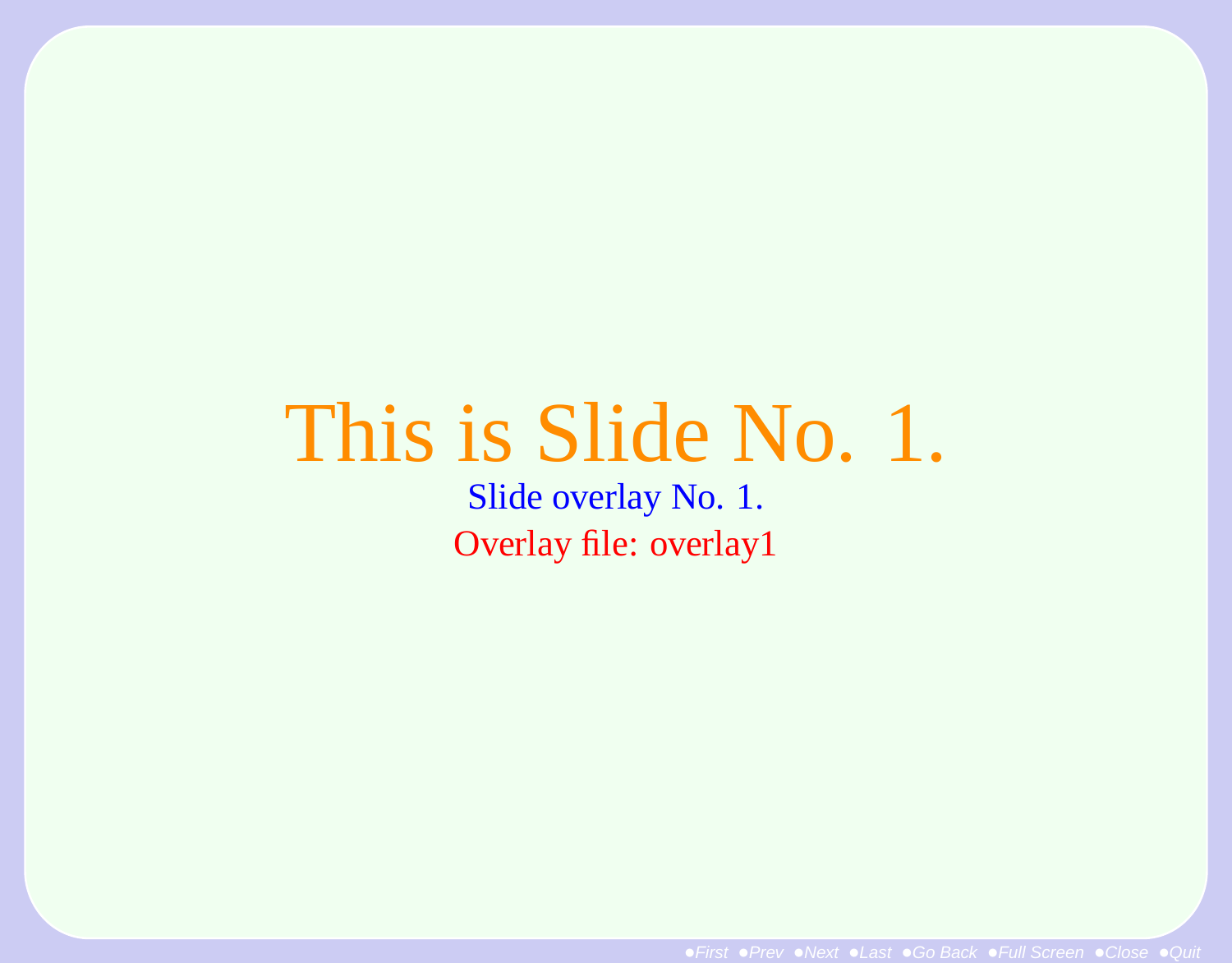# This is Slide No. 2.

Slide overlay No. 2. Overlay file: overlay2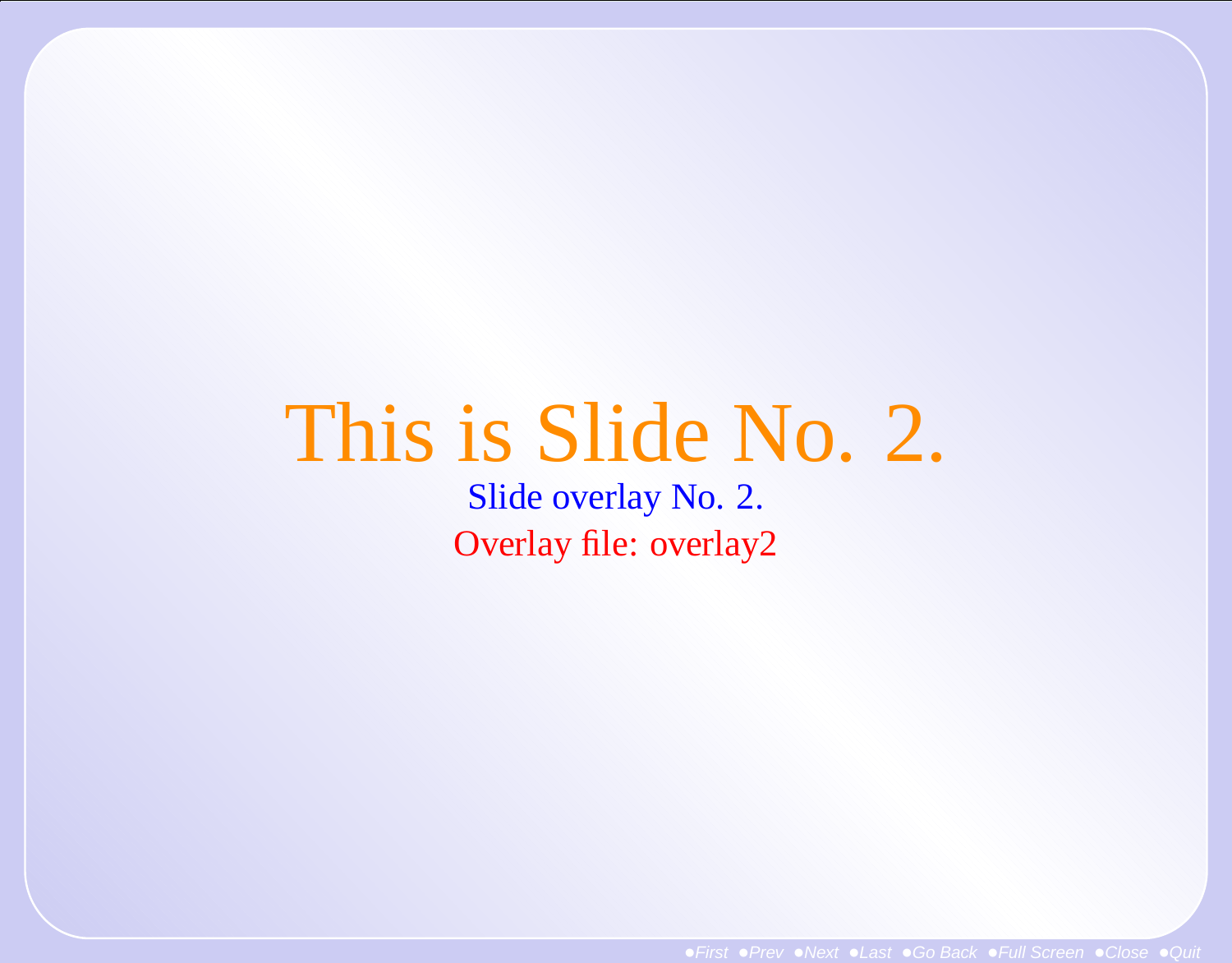#### This is Slide No. 3.

Slide overlay No. 3. Overlay file: overlay3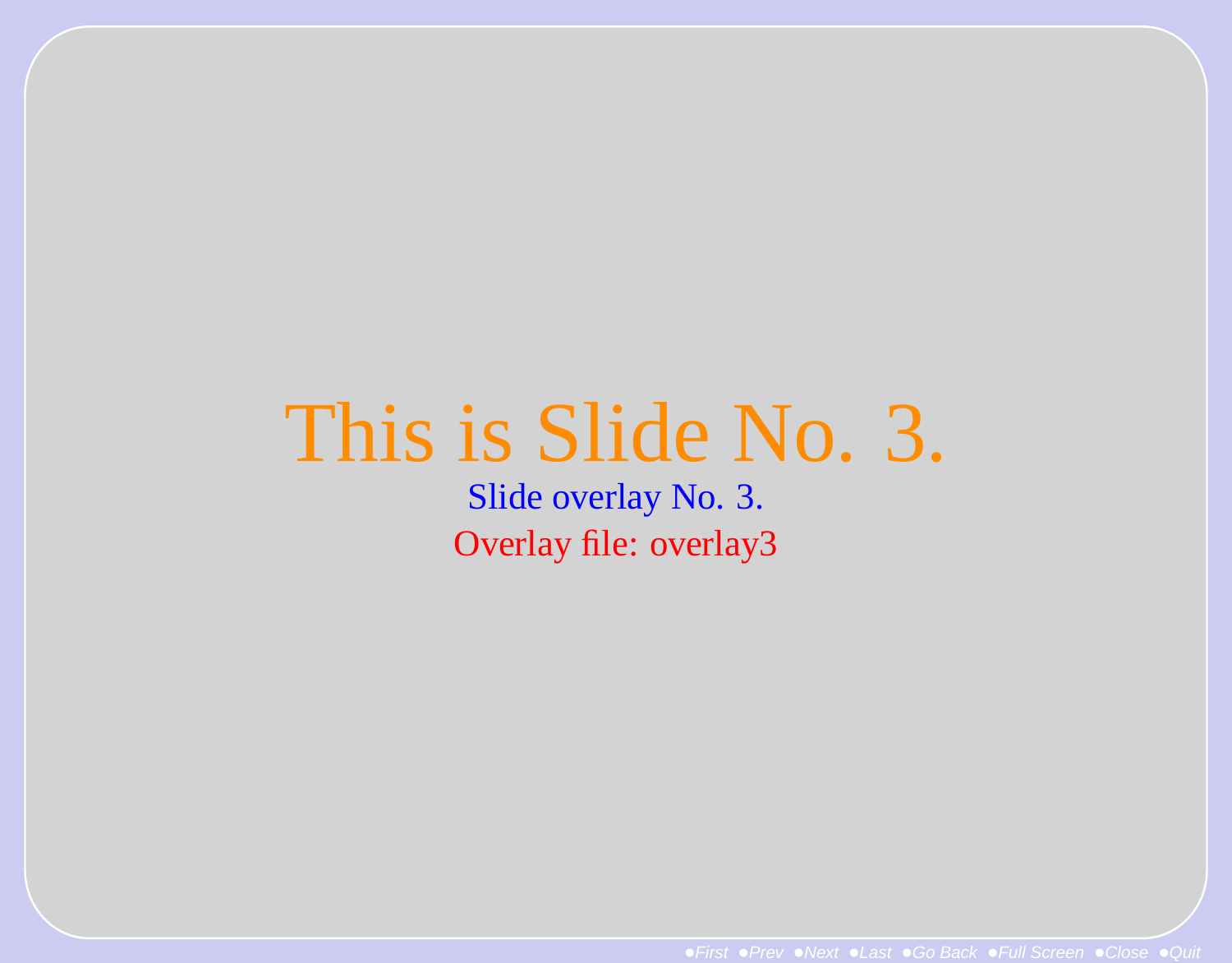#### This is Slide No. 4.

Slide overlay No. 4. Overlay file: overlay4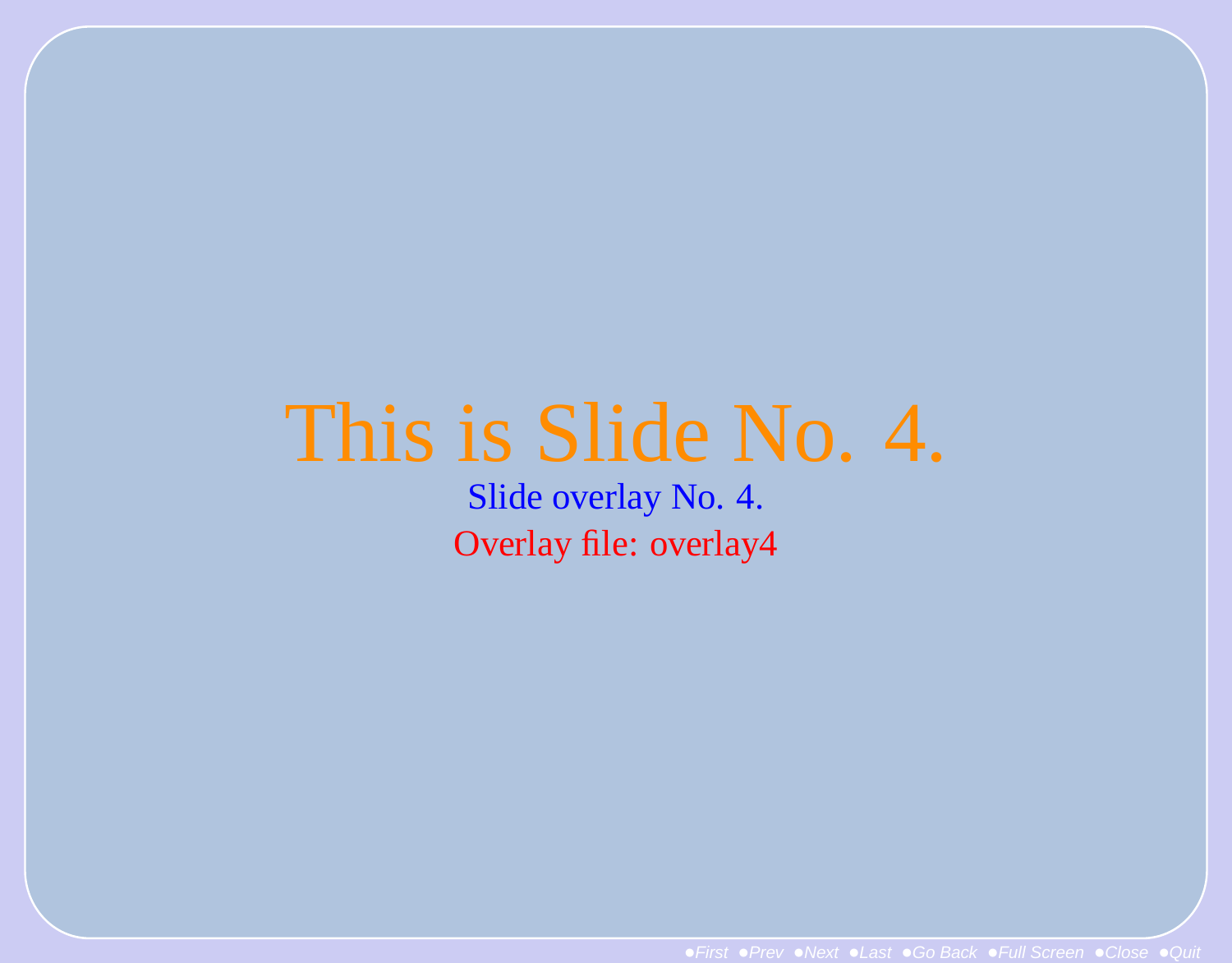#### This is Slide No. 5.

Slide overlay No. 5. Overlay file: overlay5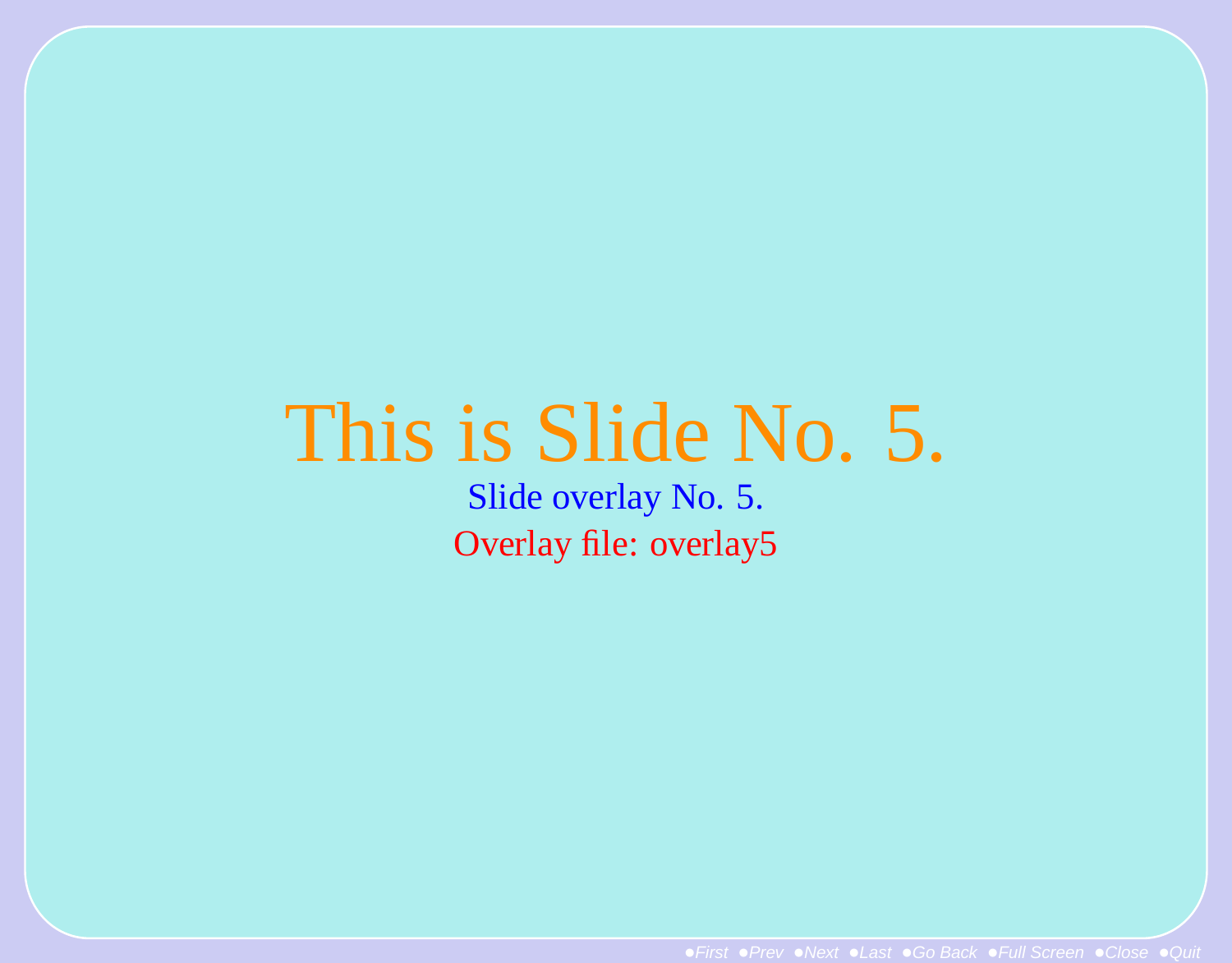# This is Slide No. 6.

Slide overlay No. 6. Overlay file: overlay6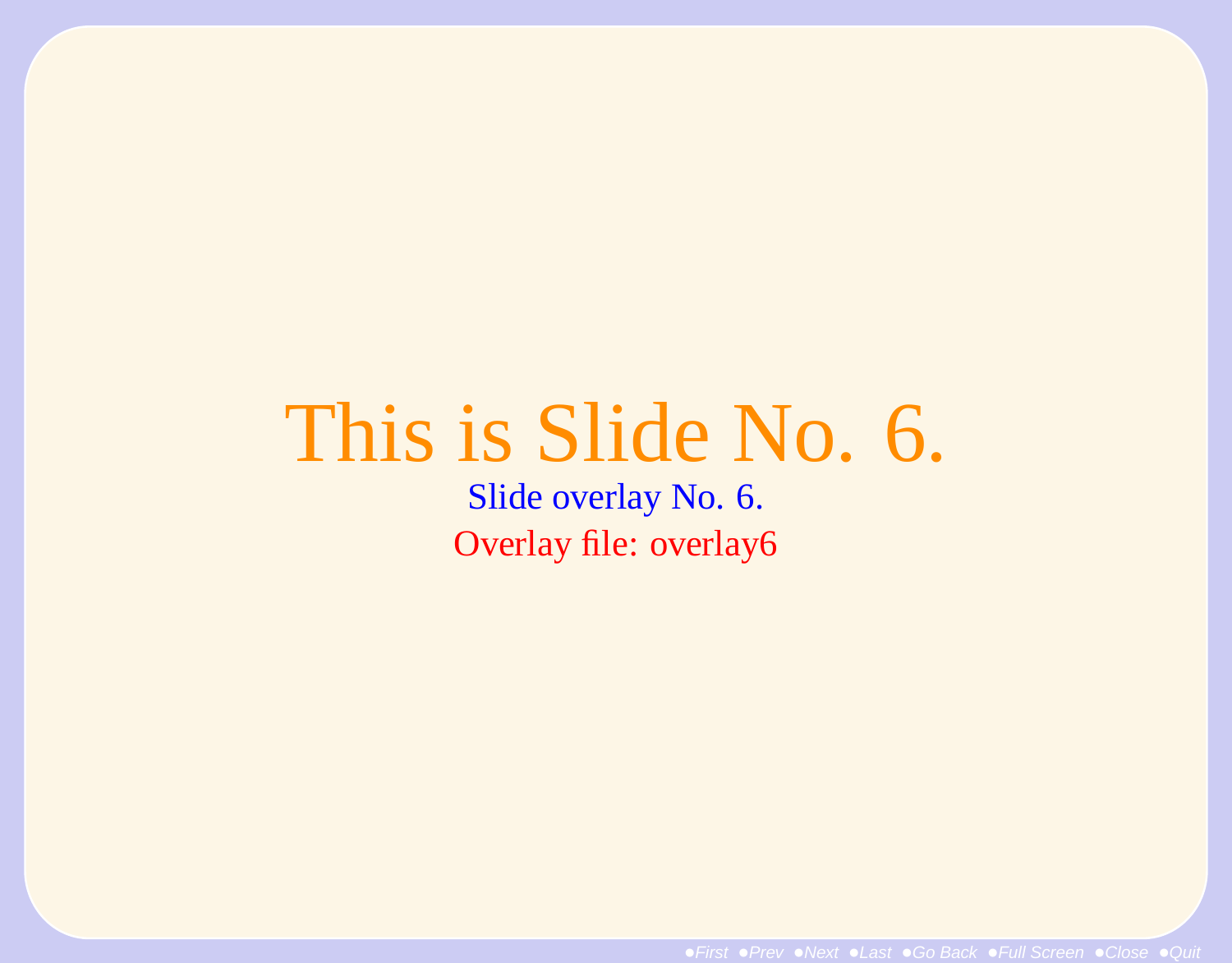## This is Slide No. 7.

Slide overlay No. 7. Overlay file: overlay7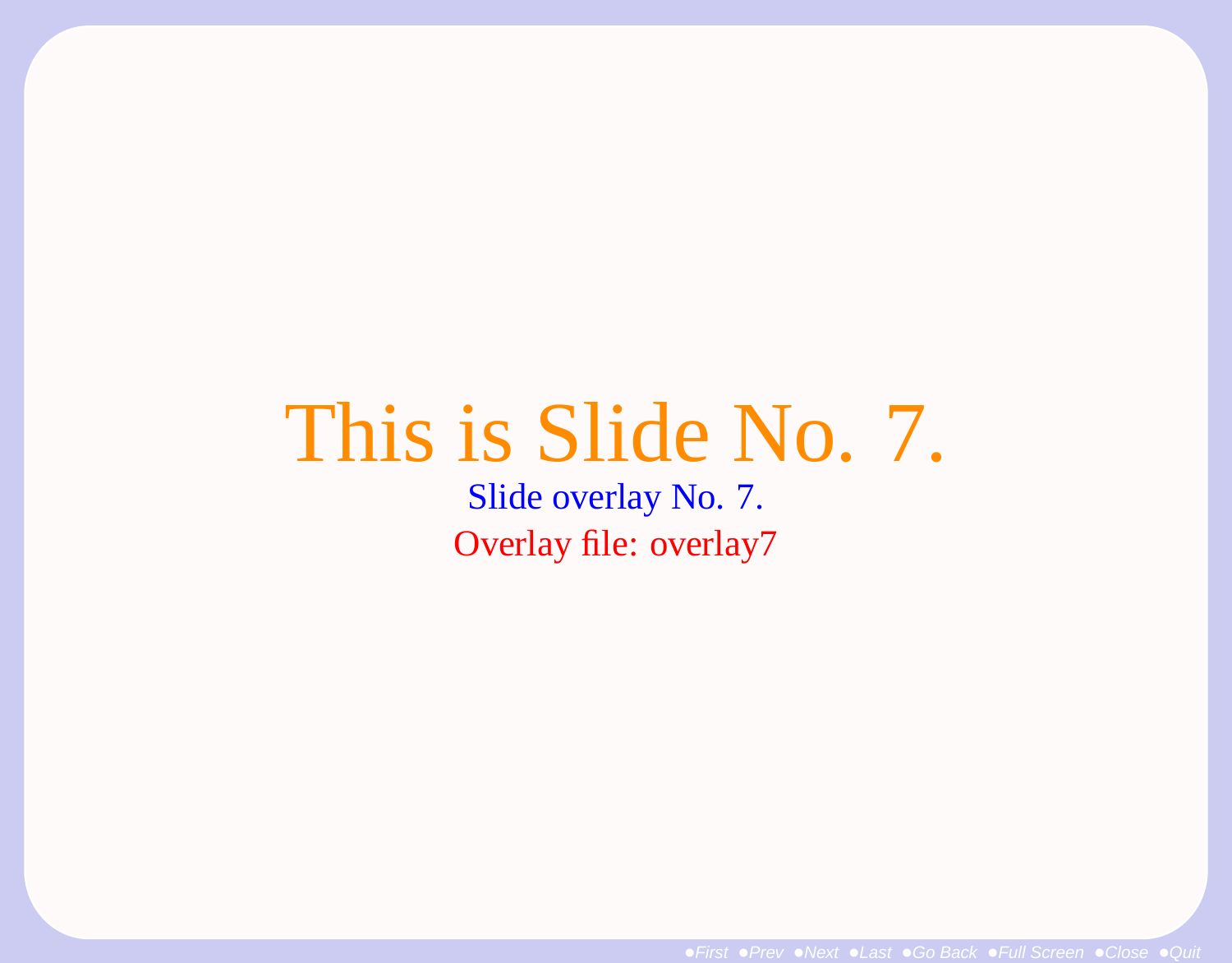Slide overlay No. 8. Overlay file: overlay8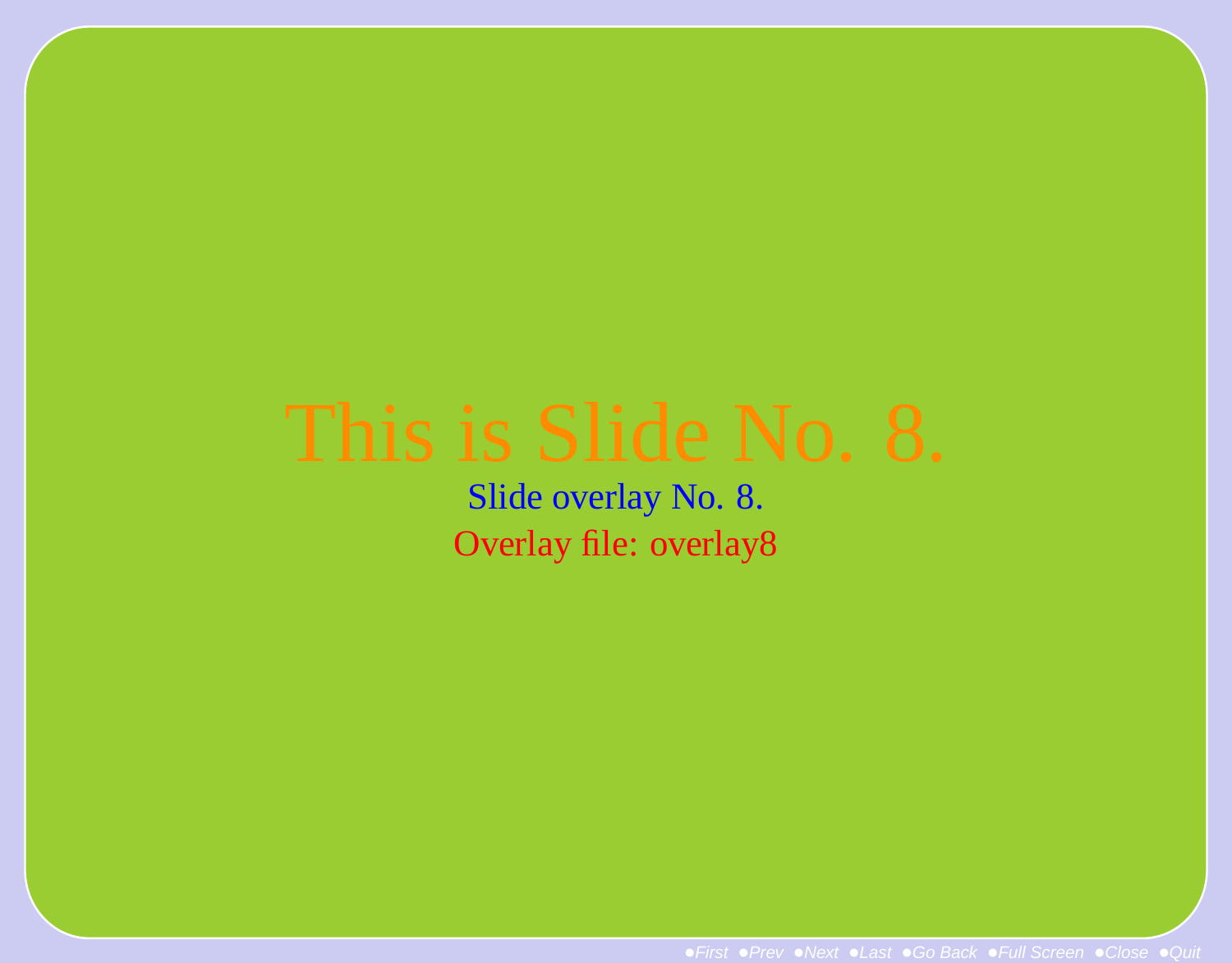## This is Slide No. 9.

Slide overlay No. 9. Overlay file: overlay9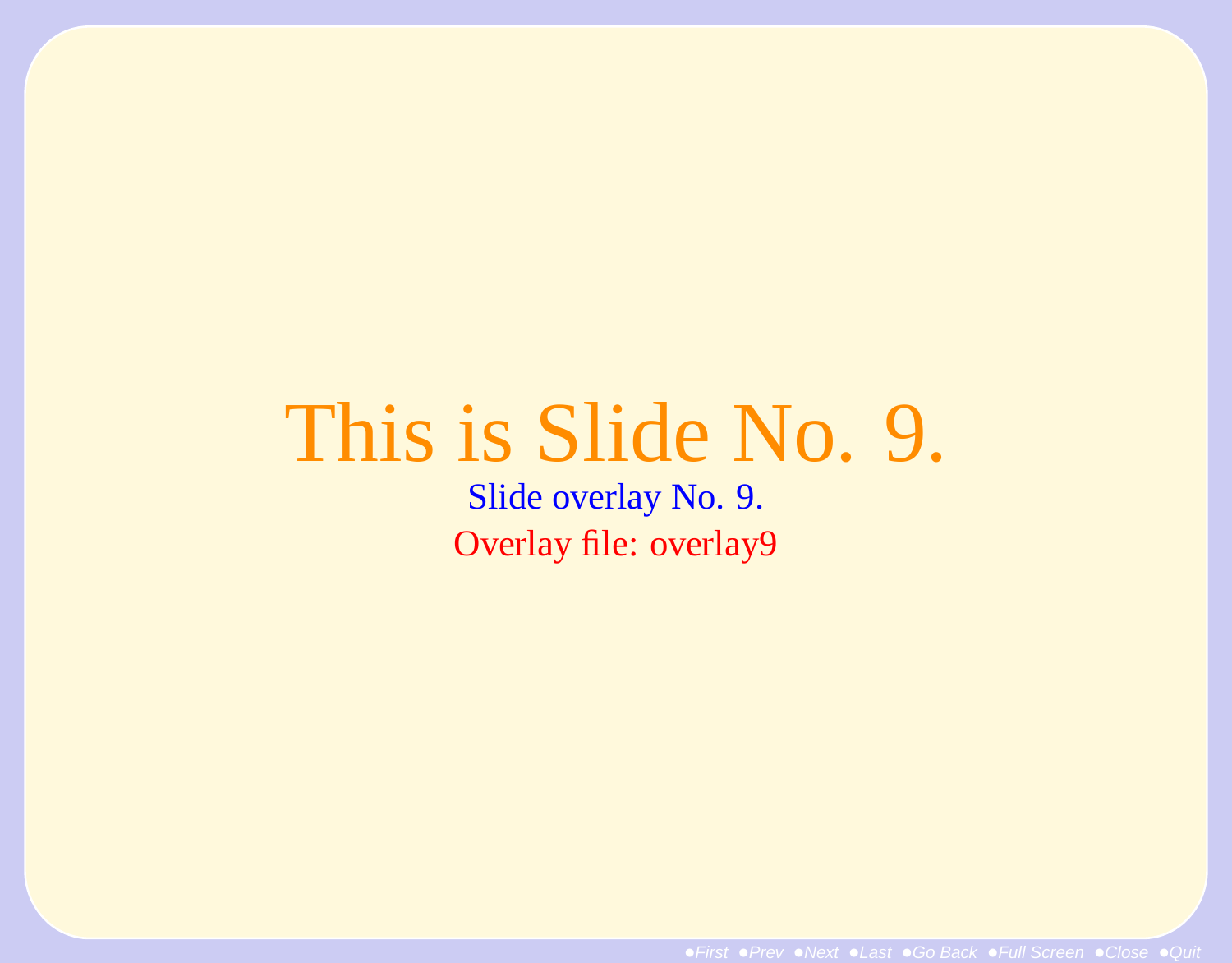## This is Slide No. 10.

Slide overlay No. 10. Overlay file: overlay10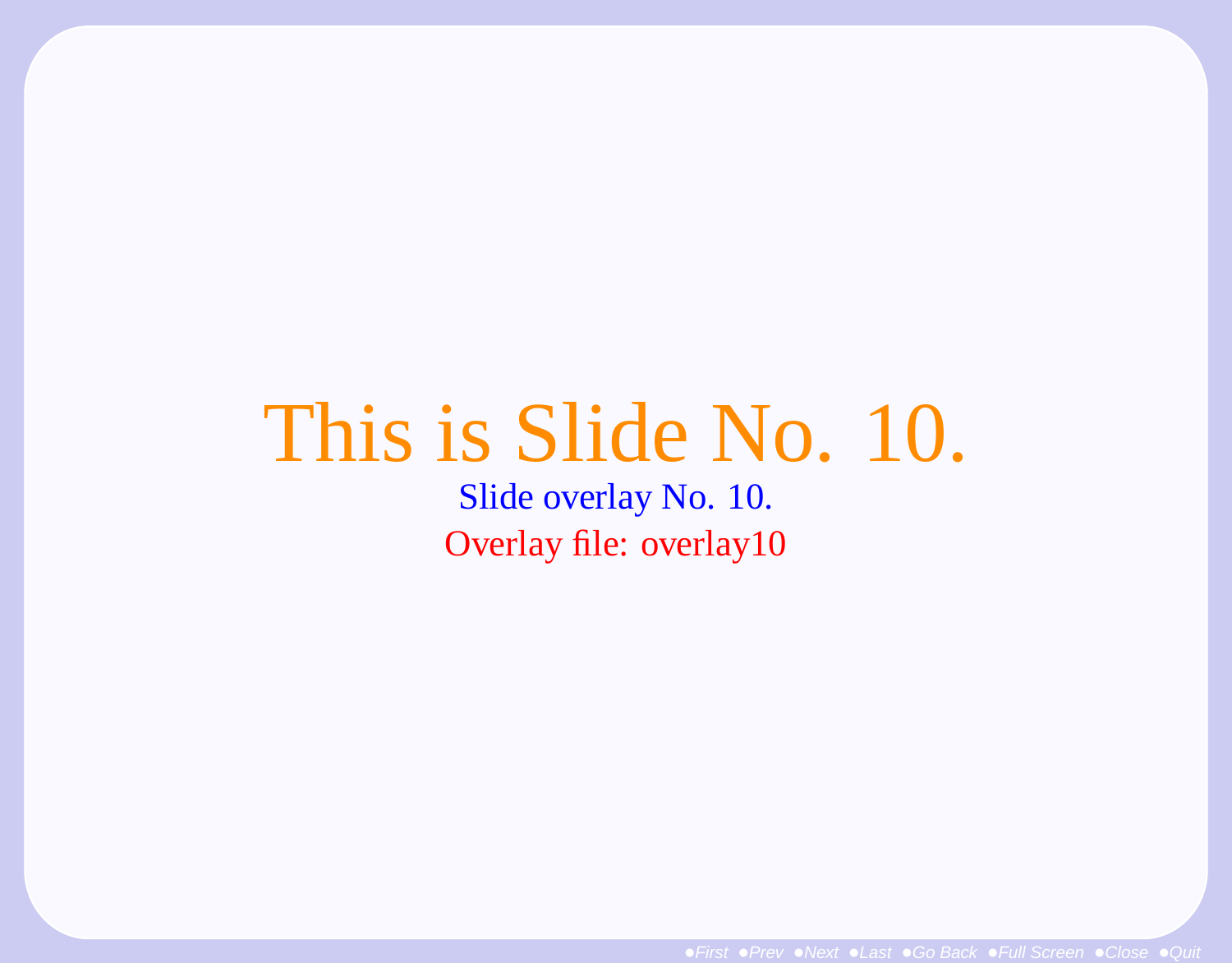## This is Slide No. 11.

Slide overlay No. 1. Overlay file: overlay1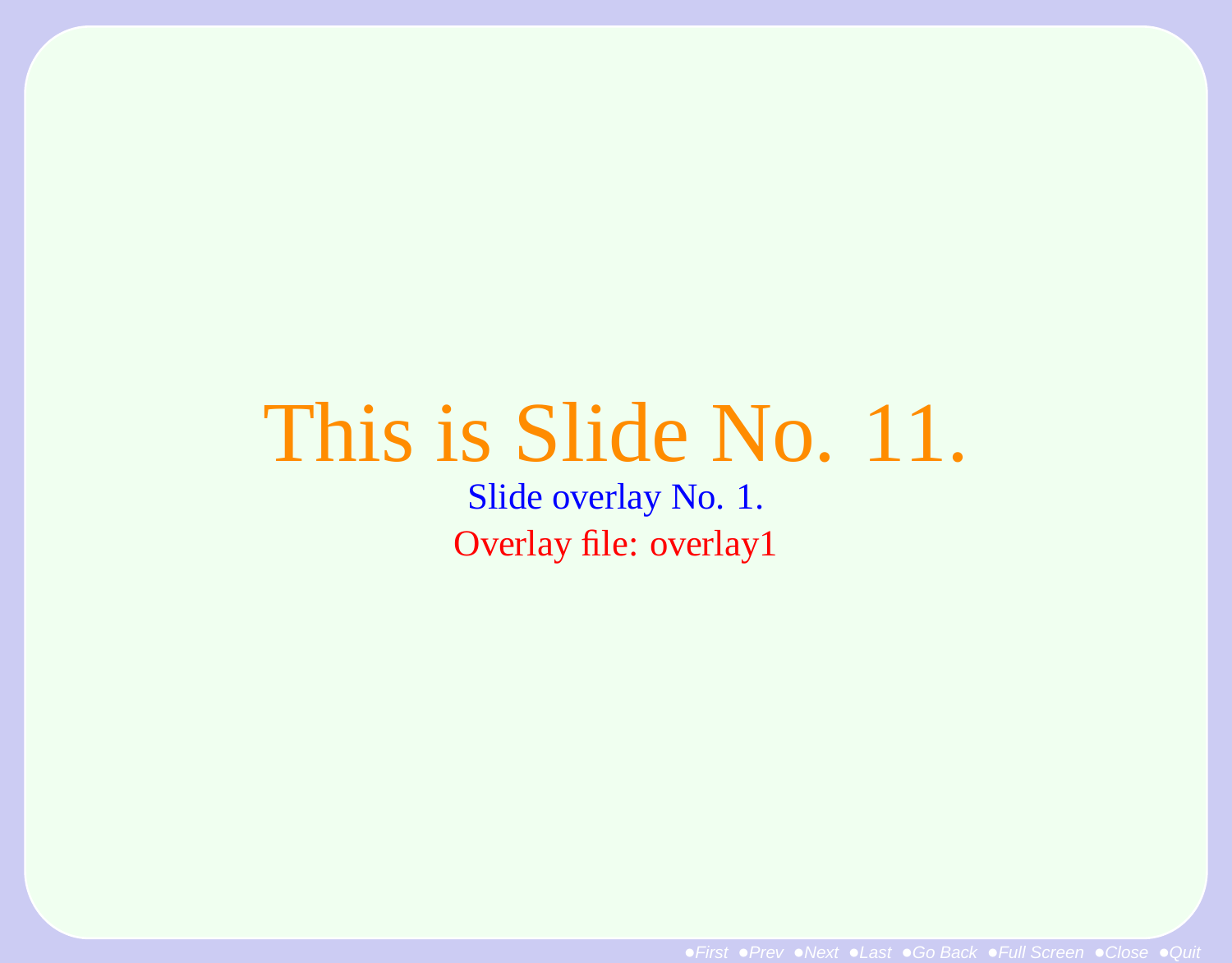# This is Slide No. 12.

Slide overlay No. 2. Overlay file: overlay2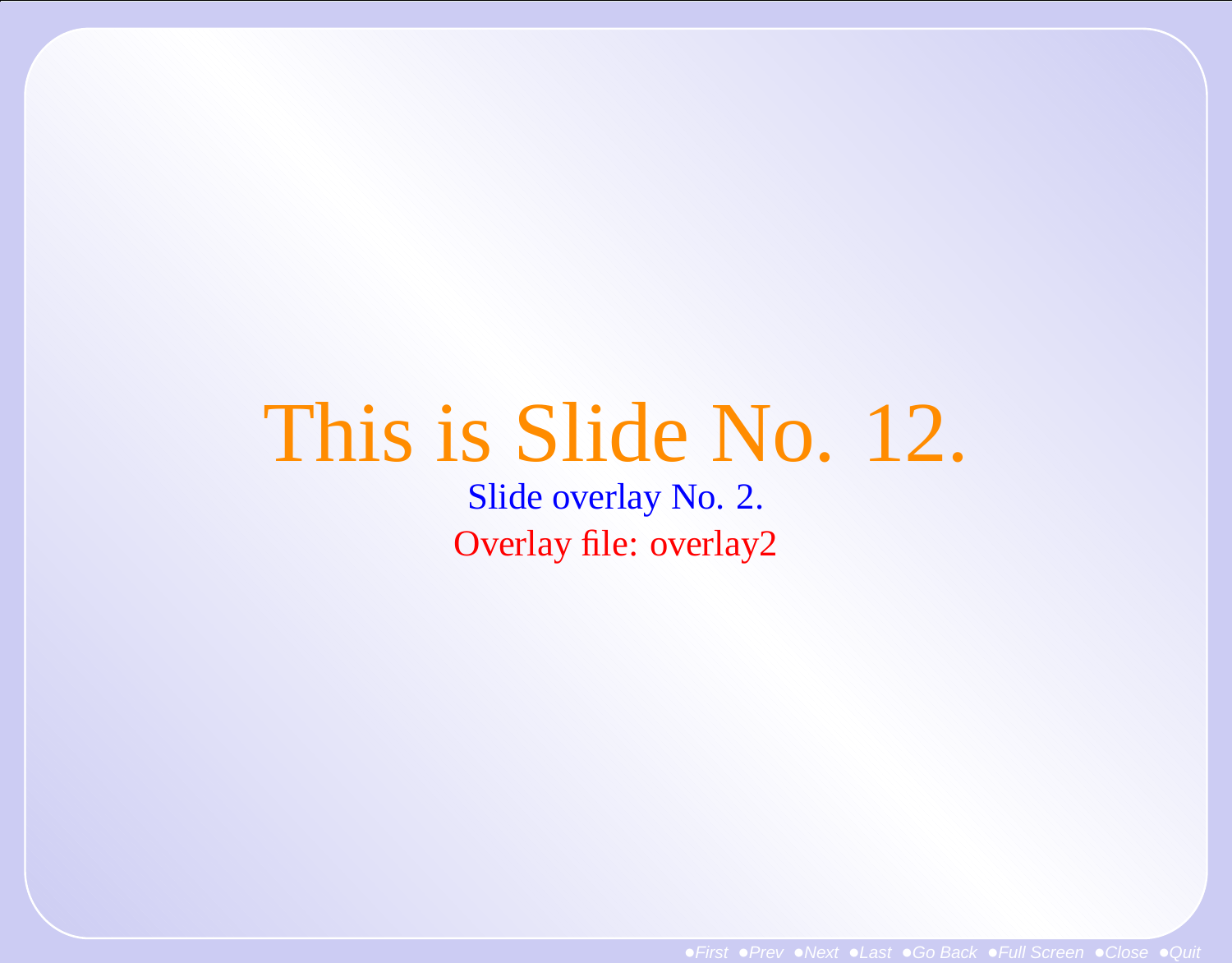#### This is Slide No. 13.

Slide overlay No. 3. Overlay file: overlay3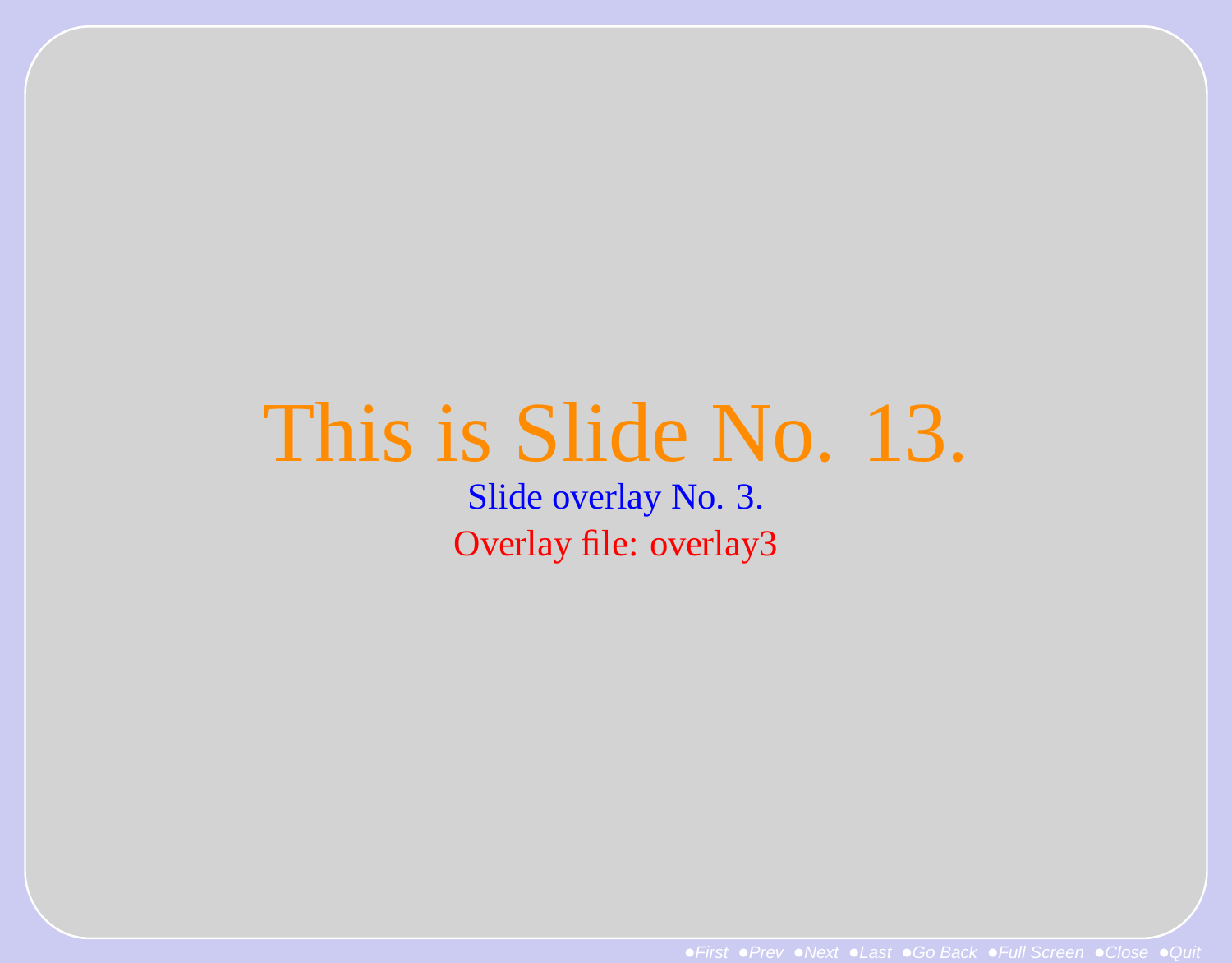## This is Slide No. 14.

Slide overlay No. 4. Overlay file: overlay4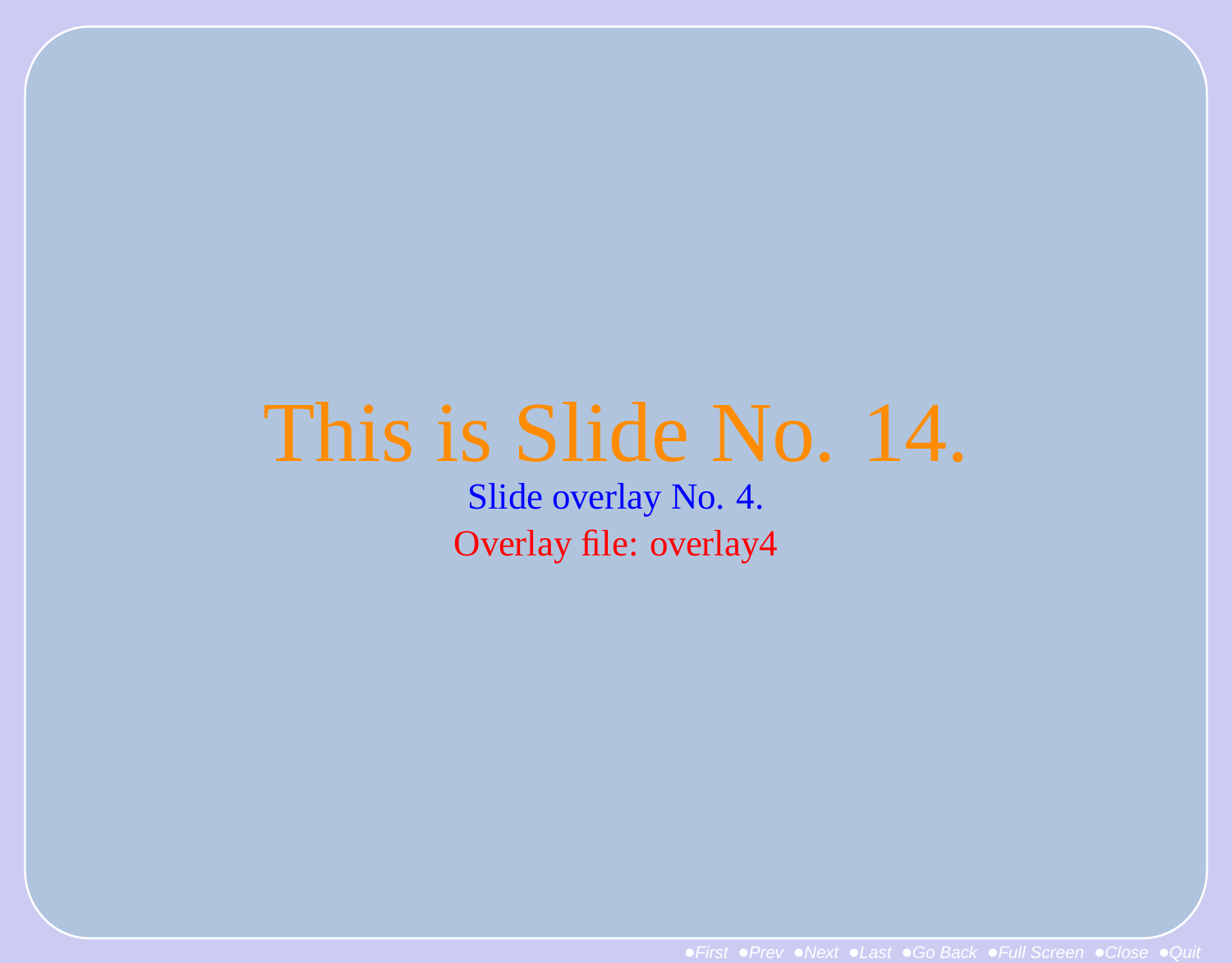#### This is Slide No. 15.

Slide overlay No. 5. Overlay file: overlay5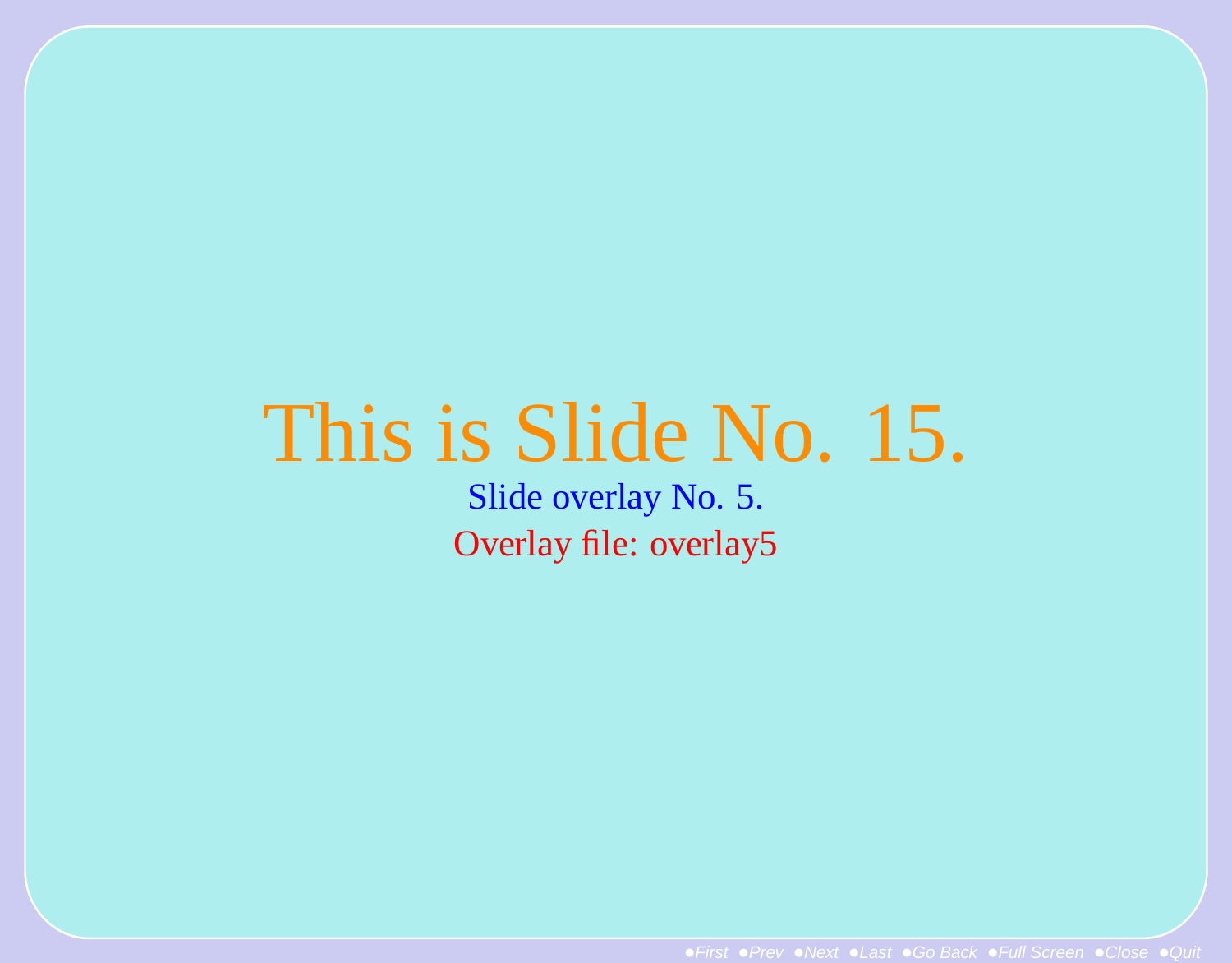## This is Slide No. 16.

Slide overlay No. 6. Overlay file: overlay6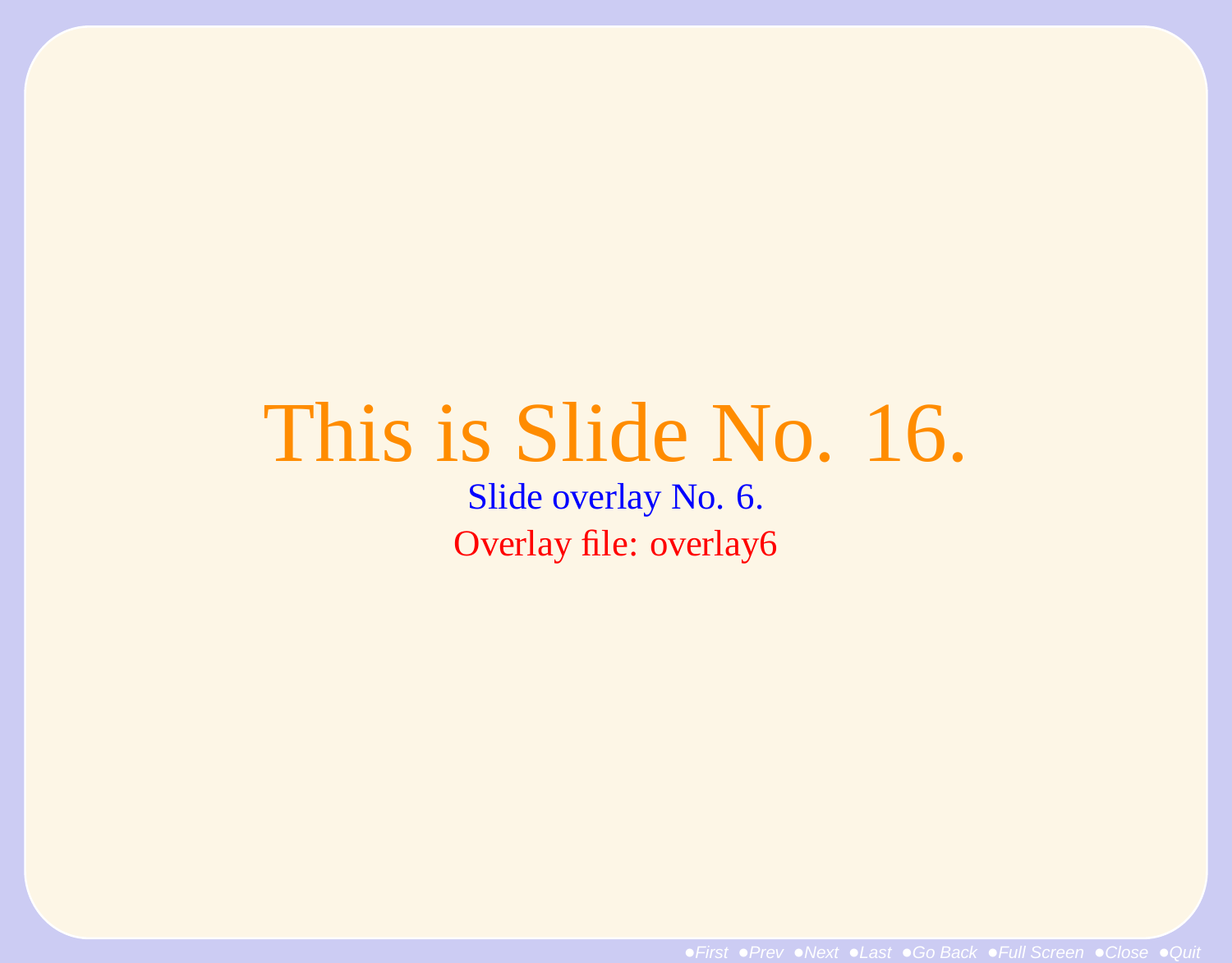### This is Slide No. 17.

Slide overlay No. 7. Overlay file: overlay7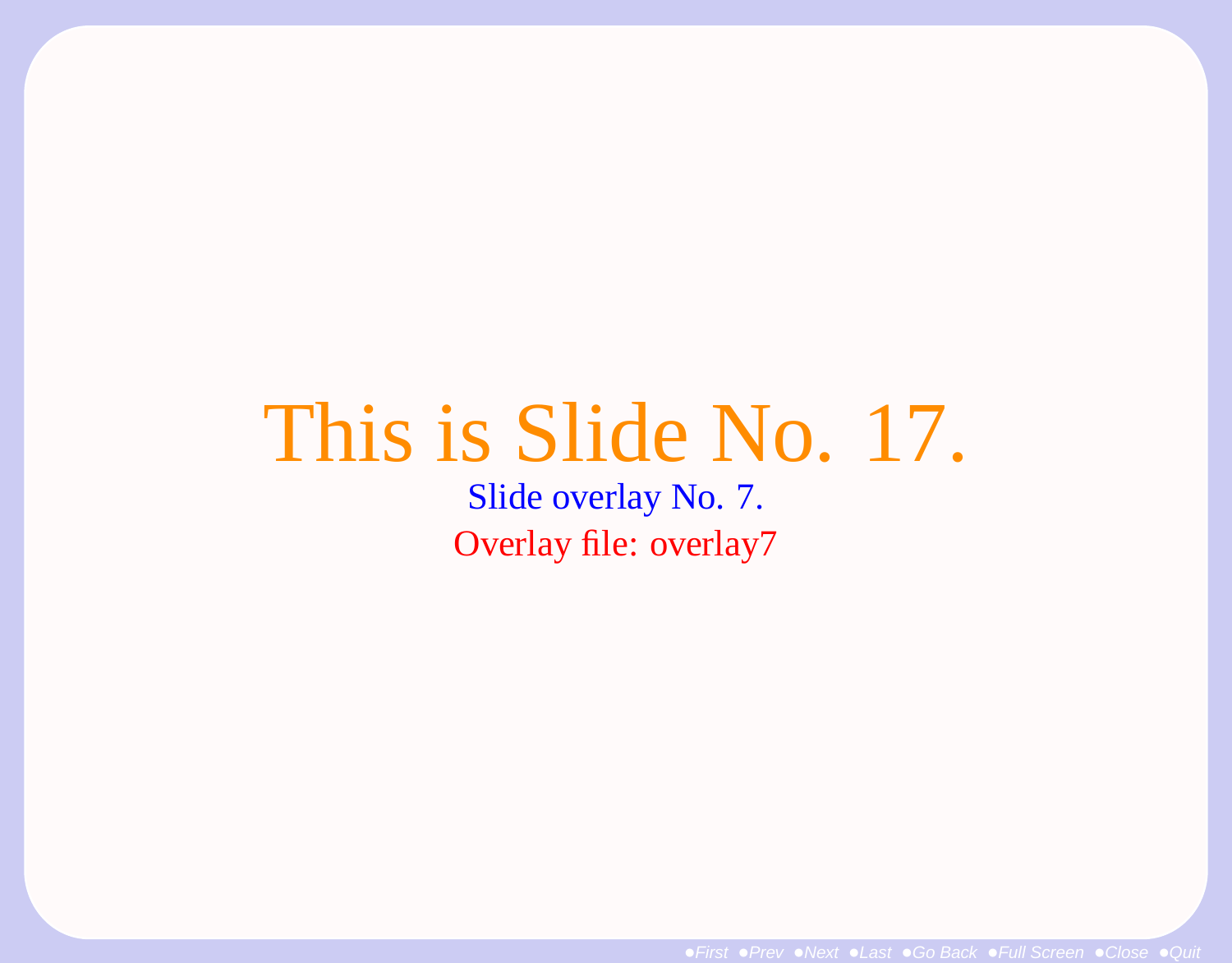Slide overlay No. 8. Overlay file: overlay8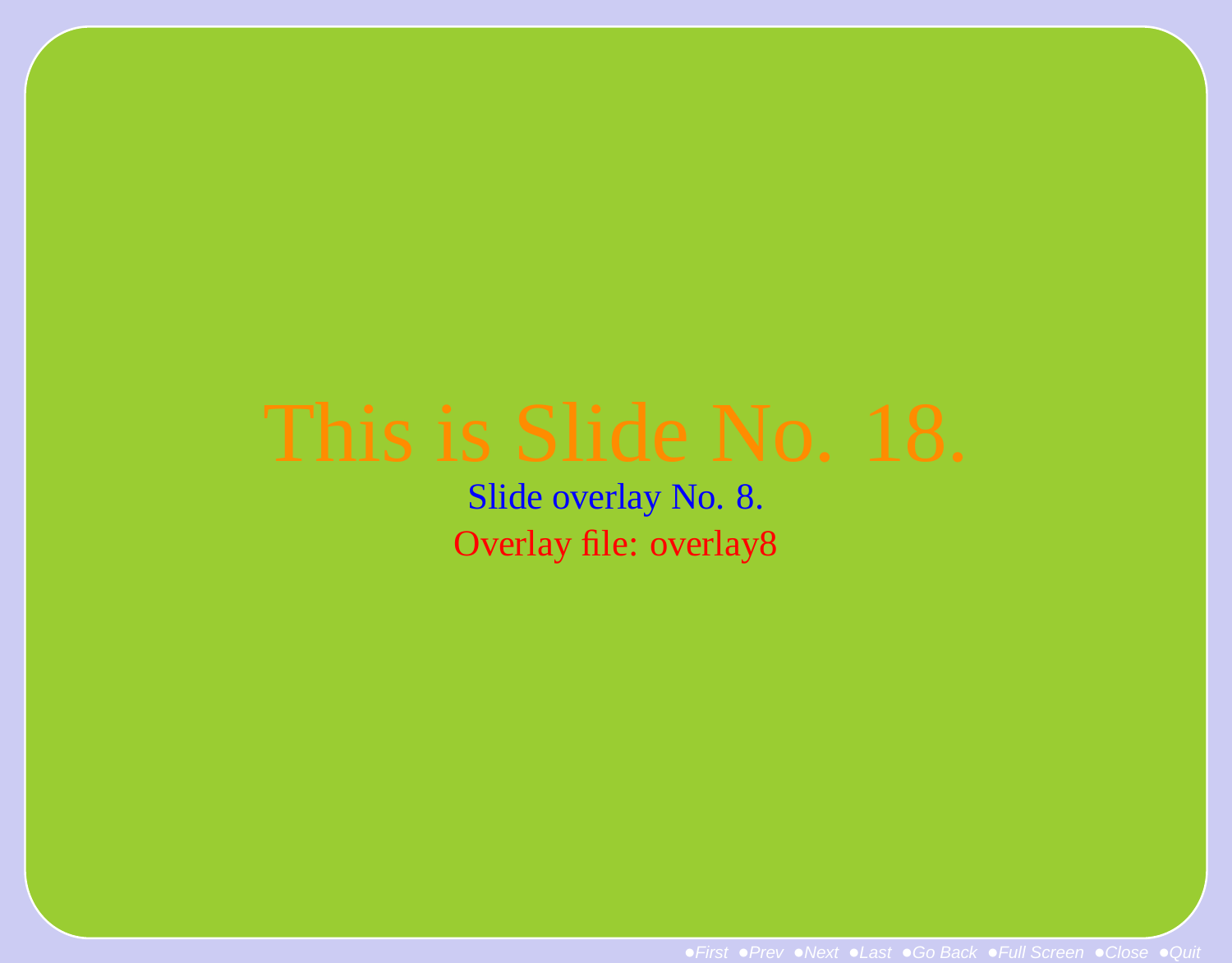## This is Slide No. 19.

Slide overlay No. 9. Overlay file: overlay9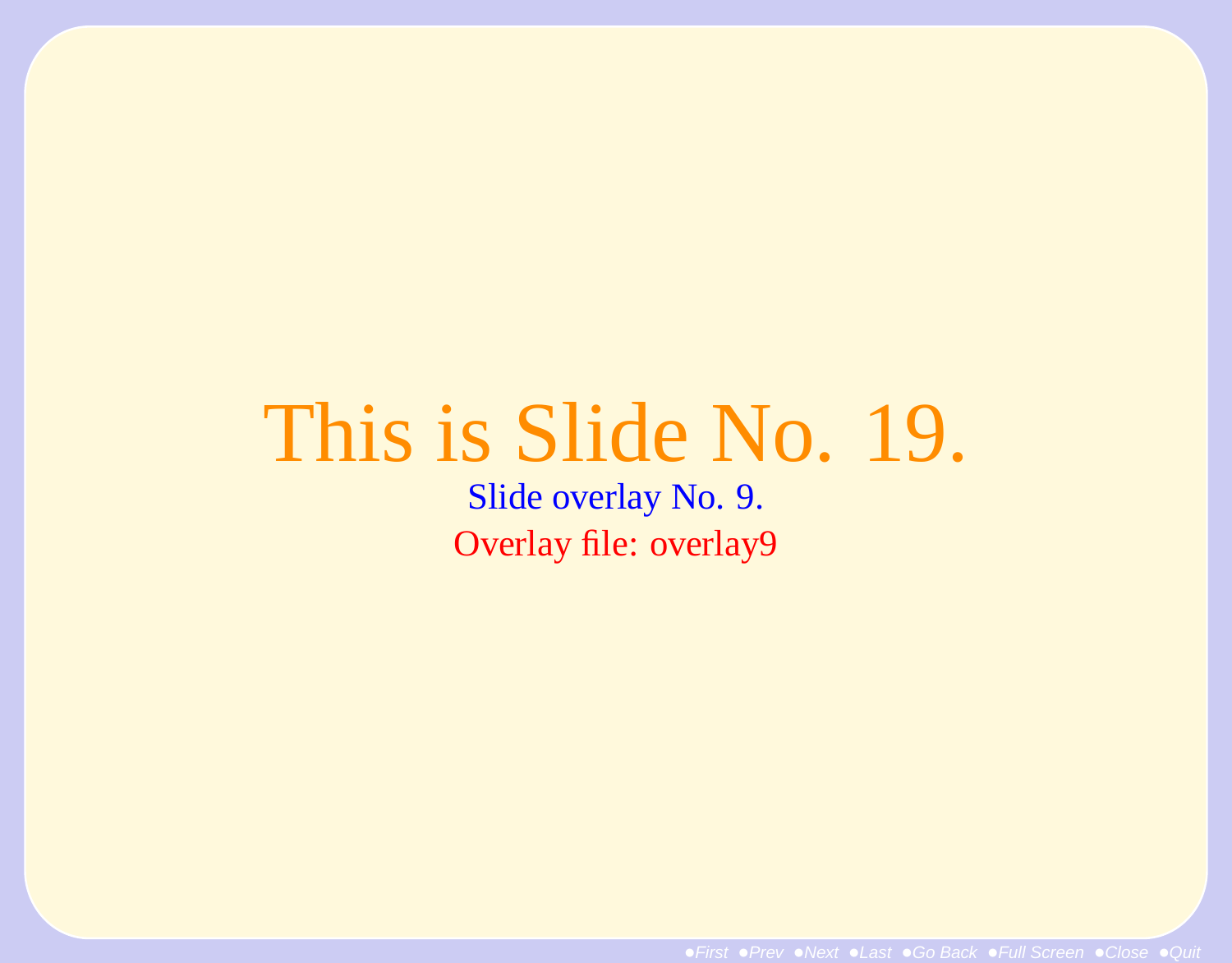# This is Slide No. 20.

Slide overlay No. 10. Overlay file: overlay10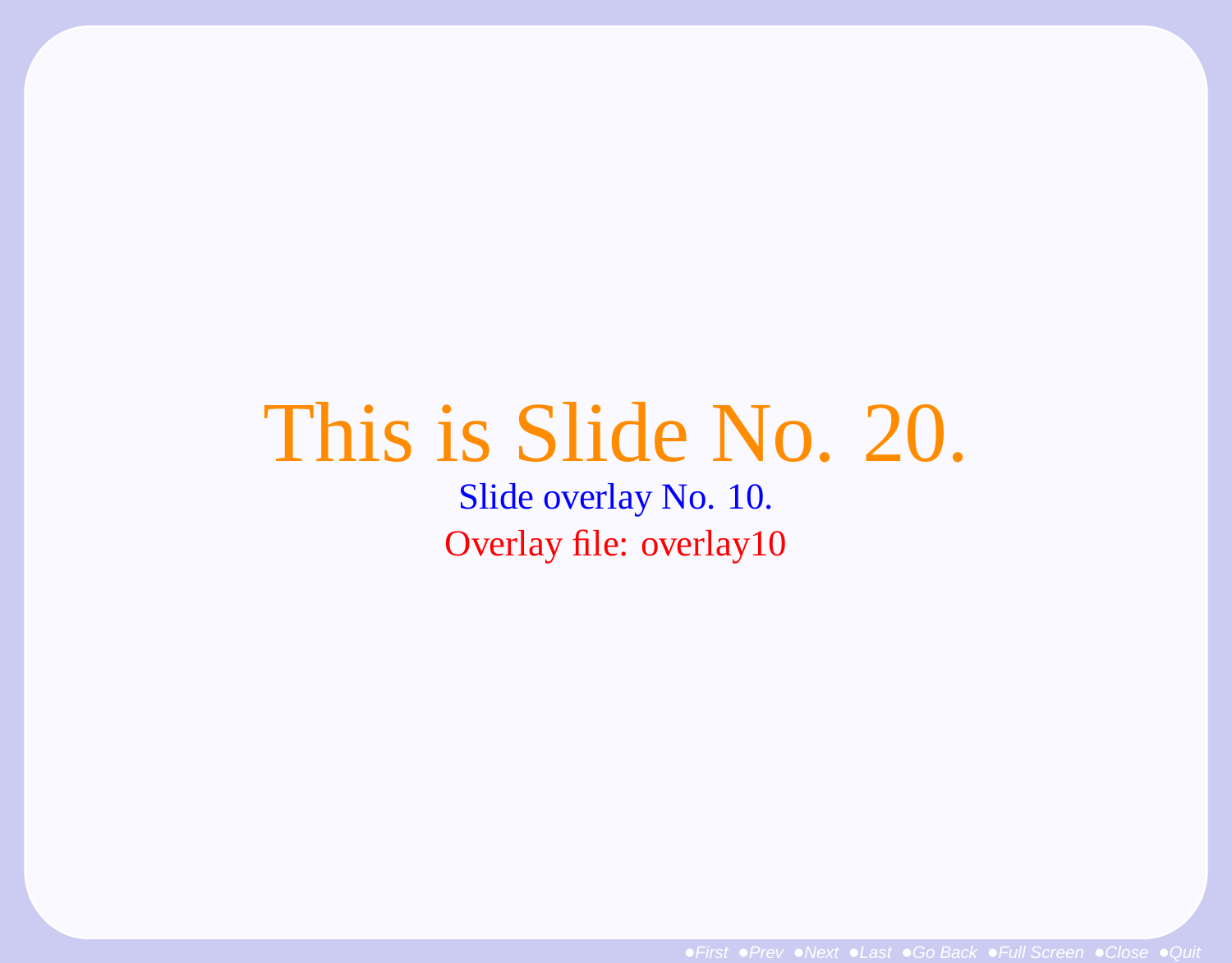## This is Slide No. 21.

Slide overlay No. 1. Overlay file: overlay1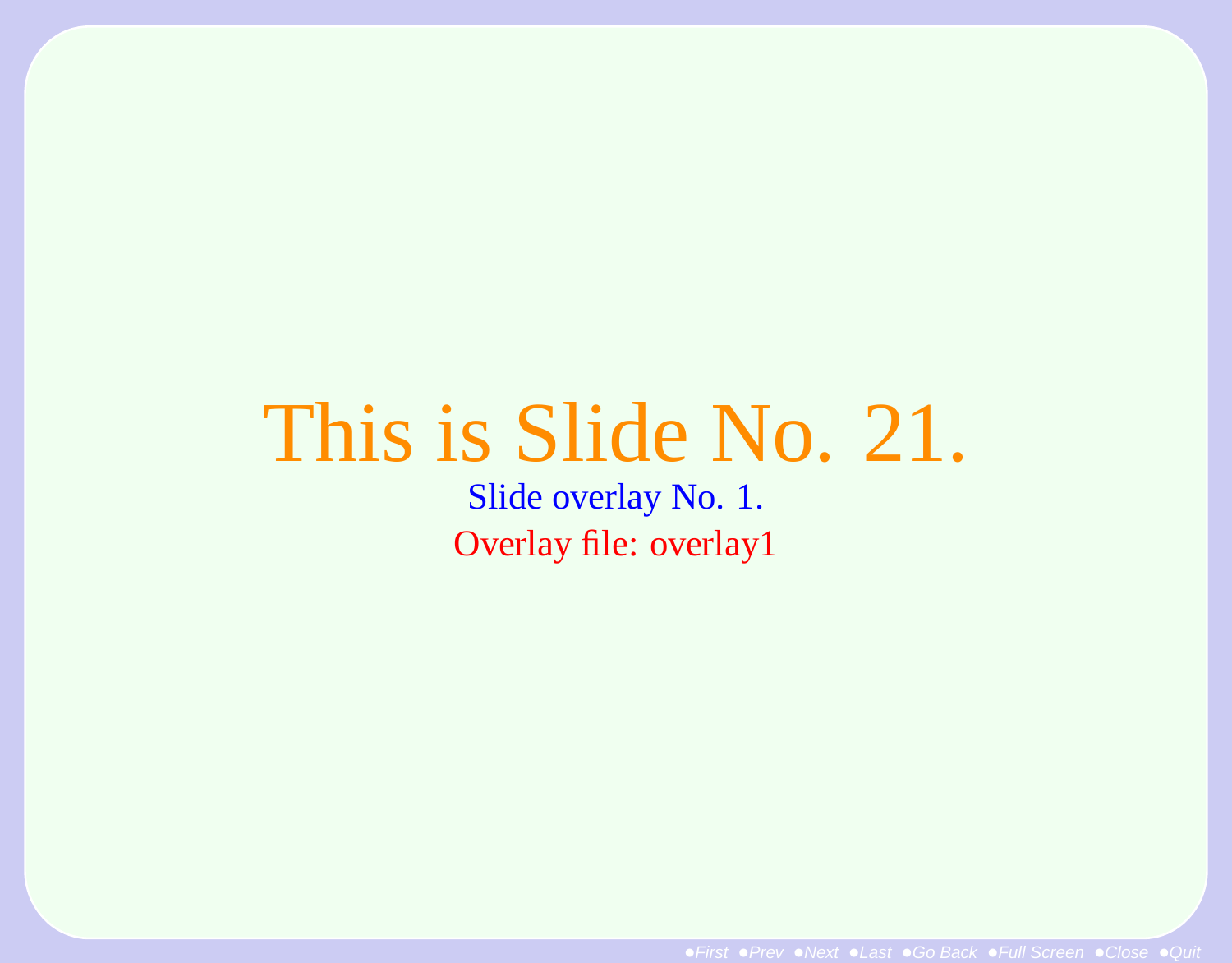# This is Slide No. 22.

Slide overlay No. 2. Overlay file: overlay2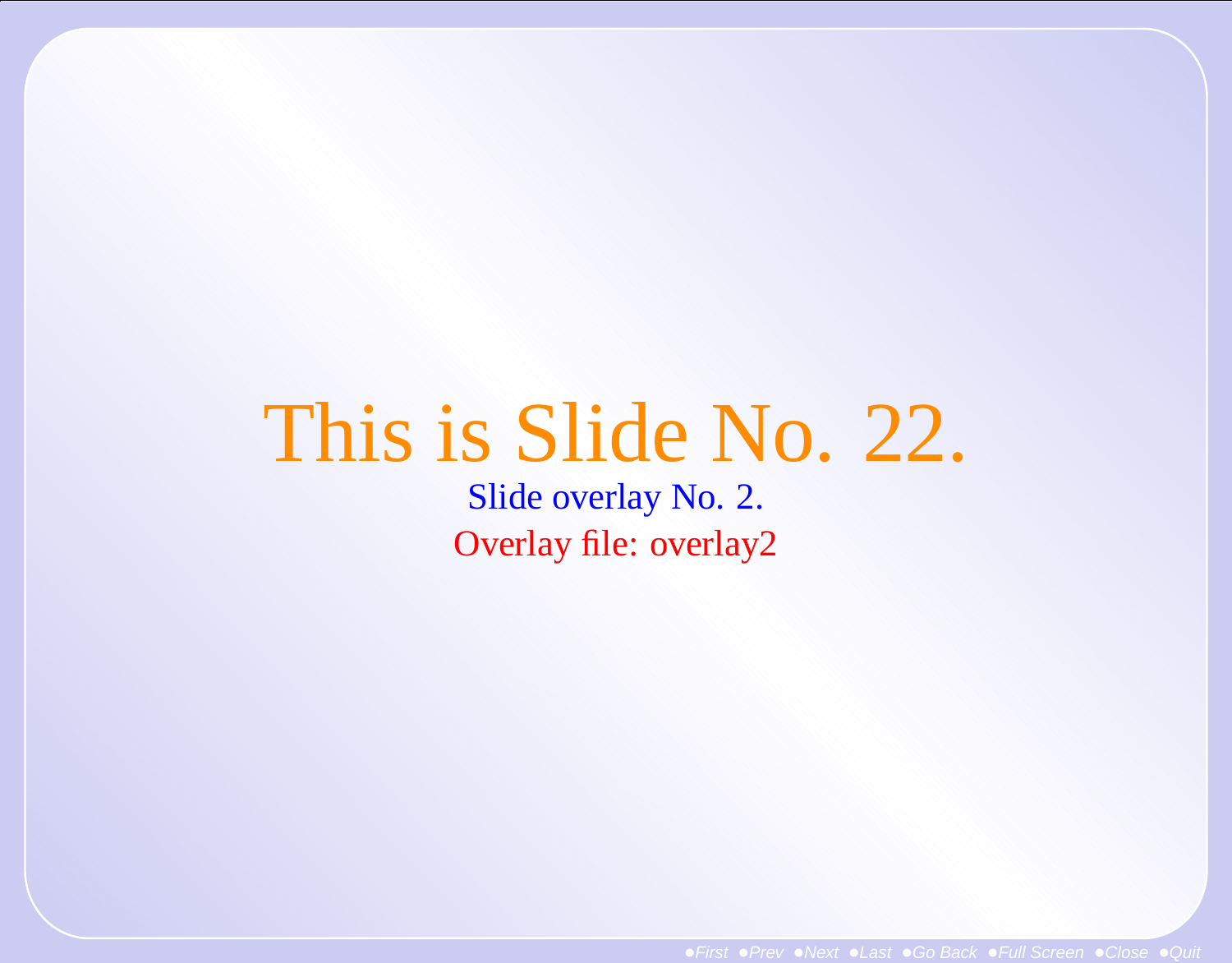## This is Slide No. 23.

Slide overlay No. 3. Overlay file: overlay3